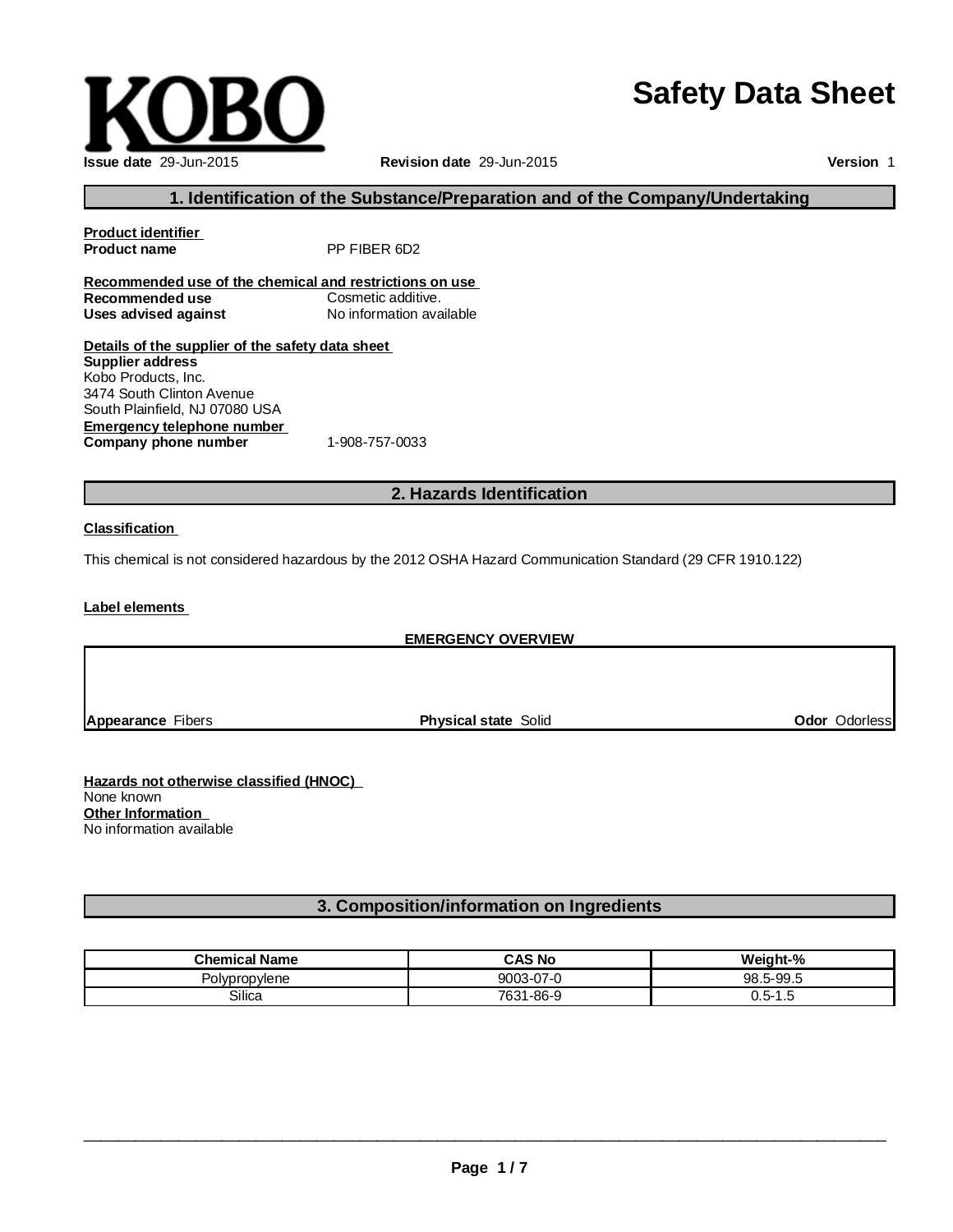## **4. First aid measures**

\_\_\_\_\_\_\_\_\_\_\_\_\_\_\_\_\_\_\_\_\_\_\_\_\_\_\_\_\_\_\_\_\_\_\_\_\_\_\_\_\_\_\_\_\_\_\_\_\_\_\_\_\_\_\_\_\_\_\_\_\_\_\_\_\_\_\_\_\_\_\_\_\_\_\_\_\_\_\_\_\_\_\_\_\_\_\_\_\_\_\_\_\_

#### **First aid measures**

| <b>General advice</b>                                       | If symptoms persist, call a physician.                                                                                             |  |
|-------------------------------------------------------------|------------------------------------------------------------------------------------------------------------------------------------|--|
| Eye contact                                                 | Rinse immediately with plenty of water, also under the eyelids, for at least 15 minutes. If<br>symptoms persist, call a physician. |  |
| <b>Skin contact</b>                                         | Wash off immediately with soap and plenty of water while removing all contaminated<br>clothes and shoes.                           |  |
| <b>Inhalation</b>                                           | Remove to fresh air. If breathing is irregular or stopped, administer artificial respiration.                                      |  |
| Ingestion                                                   | If swallowed, do not induce vomiting: seek medical advice immediately and show this<br>container or label.                         |  |
| Self-protection of the first aider                          | Use personal protective equipment as required.                                                                                     |  |
| Most important symptoms and effects, both acute and delayed |                                                                                                                                    |  |
| <b>Symptoms</b>                                             | No known effects under normal use conditions.                                                                                      |  |
|                                                             | Indication of any immediate medical attention and special treatment needed                                                         |  |
| Note to physicians                                          | Effects of exposure (inhalation, ingestion or skin contact) to substance may be delayed.                                           |  |
|                                                             |                                                                                                                                    |  |

## **5. Fire-fighting measures**

#### **Suitable extinguishing media**

Use extinguishing measures that are appropriate to local circumstances and the surrounding environment.

#### **Unsuitable extinguishing media** No information available.

## **Specific hazards arising from the chemical**

None in particular.

#### **Explosion data Sensitivity to mechanical impact** None. **Sensitivity to static discharge** None.

#### **Protective equipment and precautions for firefighters**

Use personal protective equipment as required.

#### **6. Accidental release measures**

#### **Personal precautions, protective equipment and emergency procedures**

| <b>Personal precautions</b>                          | Use personal protective equipment as required. Avoid contact with eyes. Wash thoroughly<br>after handling. |  |
|------------------------------------------------------|------------------------------------------------------------------------------------------------------------|--|
| For emergency responders                             | Use personal protective equipment as required.                                                             |  |
| <b>Environmental precautions</b>                     | Collect spillage. Do not allow into any sewer, on the ground or into any body of water.                    |  |
| Methods and material for containment and cleaning up |                                                                                                            |  |
| <b>Methods for containment</b>                       | Prevent further leakage or spillage if safe to do so.                                                      |  |
| Methods for cleaning up                              | Avoid creating dust. Sweep up and shovel into suitable containers for disposal.                            |  |
| Prevention of secondary hazards                      | Clean contaminated objects and areas thoroughly observing environmental regulations.                       |  |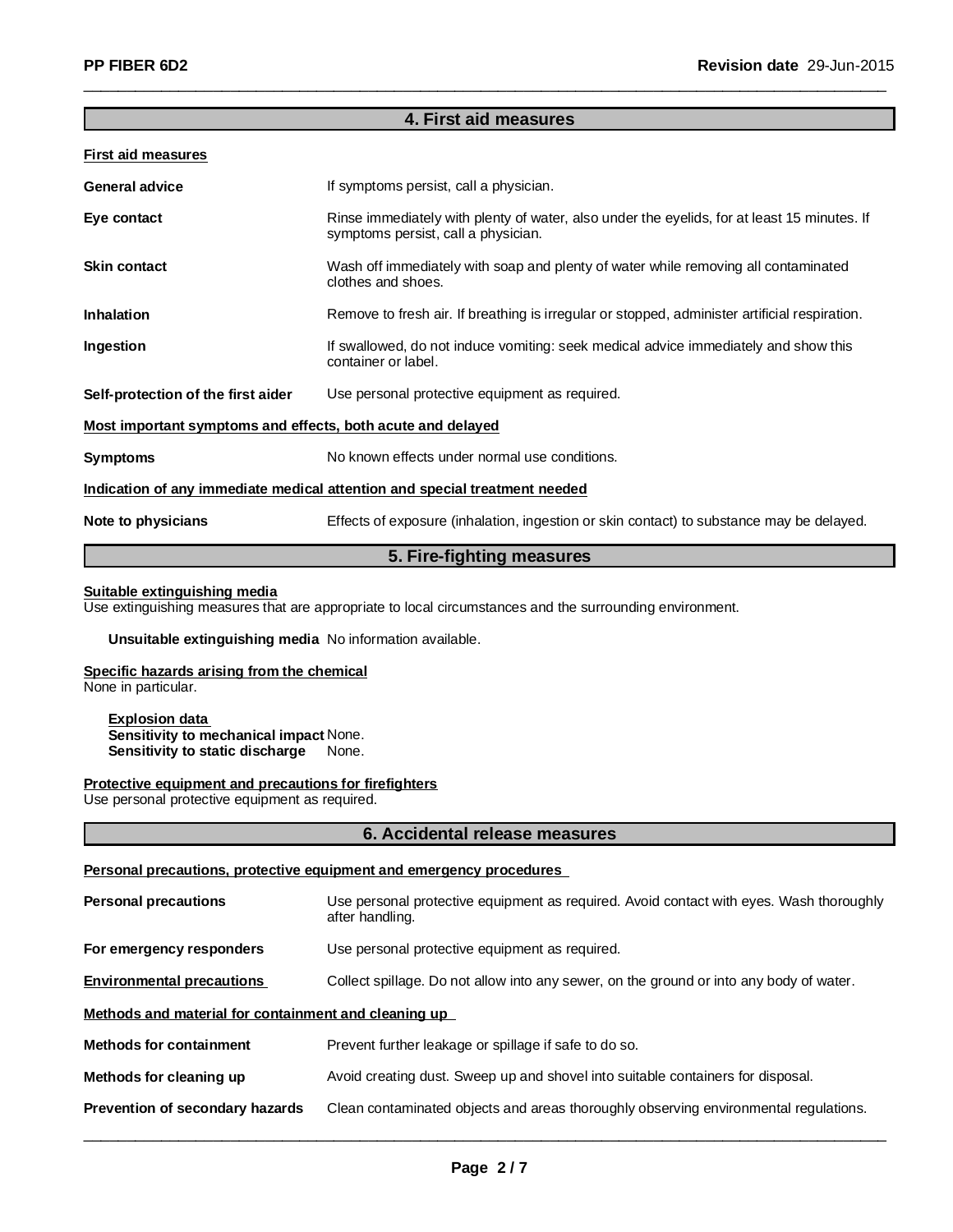# **7. Handling and Storage**

\_\_\_\_\_\_\_\_\_\_\_\_\_\_\_\_\_\_\_\_\_\_\_\_\_\_\_\_\_\_\_\_\_\_\_\_\_\_\_\_\_\_\_\_\_\_\_\_\_\_\_\_\_\_\_\_\_\_\_\_\_\_\_\_\_\_\_\_\_\_\_\_\_\_\_\_\_\_\_\_\_\_\_\_\_\_\_\_\_\_\_\_\_

## **Precautions for safe handling**

| Advice on safe handling                                      | Use personal protective equipment as required. Use only in well-ventilated areas. Wash<br>thoroughly after handling. |
|--------------------------------------------------------------|----------------------------------------------------------------------------------------------------------------------|
| Conditions for safe storage, including any incompatibilities |                                                                                                                      |
| <b>Storage conditions</b>                                    | Keep container tightly closed in a dry and well-ventilated place. Store at ambient conditions.                       |
| Incompatible materials                                       | Strong oxidizing agents. Strong acids.                                                                               |

# **8. Exposure Controls/Personal Protection**

#### **Control parameters**

## **Exposure guidelines**

| <b>Chemical Name</b> | <b>ACGIH TLV</b> | <b>OSHA PEL</b>                       | <b>NIOSH IDLH</b>           |
|----------------------|------------------|---------------------------------------|-----------------------------|
| Silica               |                  | TWA: 20 mppcf                         | IDLH: $3000 \text{ mg/m}^3$ |
| 7631-86-9            |                  | $(80)/(%$ SiO2) mg/m <sup>3</sup> TWA | TWA: 6 $ma/m3$              |

# **Appropriate engineering controls**

| <b>Engineering controls</b>    | Ensure adequate ventilation, especially in confined areas.                |  |
|--------------------------------|---------------------------------------------------------------------------|--|
|                                | Individual protection measures, such as personal protective equipment     |  |
| Eye/face protection            | Wear safety glasses with side shields (or goggles).                       |  |
| Skin and body protection       | Wear protective gloves and protective clothing.                           |  |
| <b>Respiratory protection</b>  | In case of insufficient ventilation, wear suitable respiratory equipment. |  |
| General hygiene considerations | Handle in accordance with good industrial hygiene and safety practice.    |  |

# **9. Physical and Chemical Properties**

# **Information on basic physical and chemical properties**

| <b>Physical state</b><br>Appearance<br>Color                         | Solid<br><b>Fibers</b><br>White | Odor<br>Odor threshold                | Odorless<br>No information available |
|----------------------------------------------------------------------|---------------------------------|---------------------------------------|--------------------------------------|
| <b>Property</b>                                                      | Values                          | Remarks •<br>No information available |                                      |
| рH                                                                   |                                 | No information available              |                                      |
| <b>Melting point/freezing point</b><br>Boiling point / boiling range |                                 | No information available              |                                      |
| <b>Flash point</b>                                                   |                                 | No information available              |                                      |
| <b>Evaporation rate</b>                                              |                                 | No information available              |                                      |
| Flammability (solid, gas)                                            |                                 | No information available              |                                      |
| <b>Flammability limit in air</b>                                     |                                 |                                       |                                      |
| Upper flammability limit                                             |                                 | No information available              |                                      |
| Lower flammability limit                                             |                                 | No information available              |                                      |
| Vapor pressure                                                       |                                 | No information available              |                                      |
| Vapor density                                                        |                                 | No information available              |                                      |
| <b>Specific gravity</b>                                              |                                 | No information available              |                                      |
| <b>Water solubility</b>                                              | Insoluble in water              |                                       |                                      |
| Solubility in other solvents                                         |                                 | No information available              |                                      |
|                                                                      |                                 |                                       |                                      |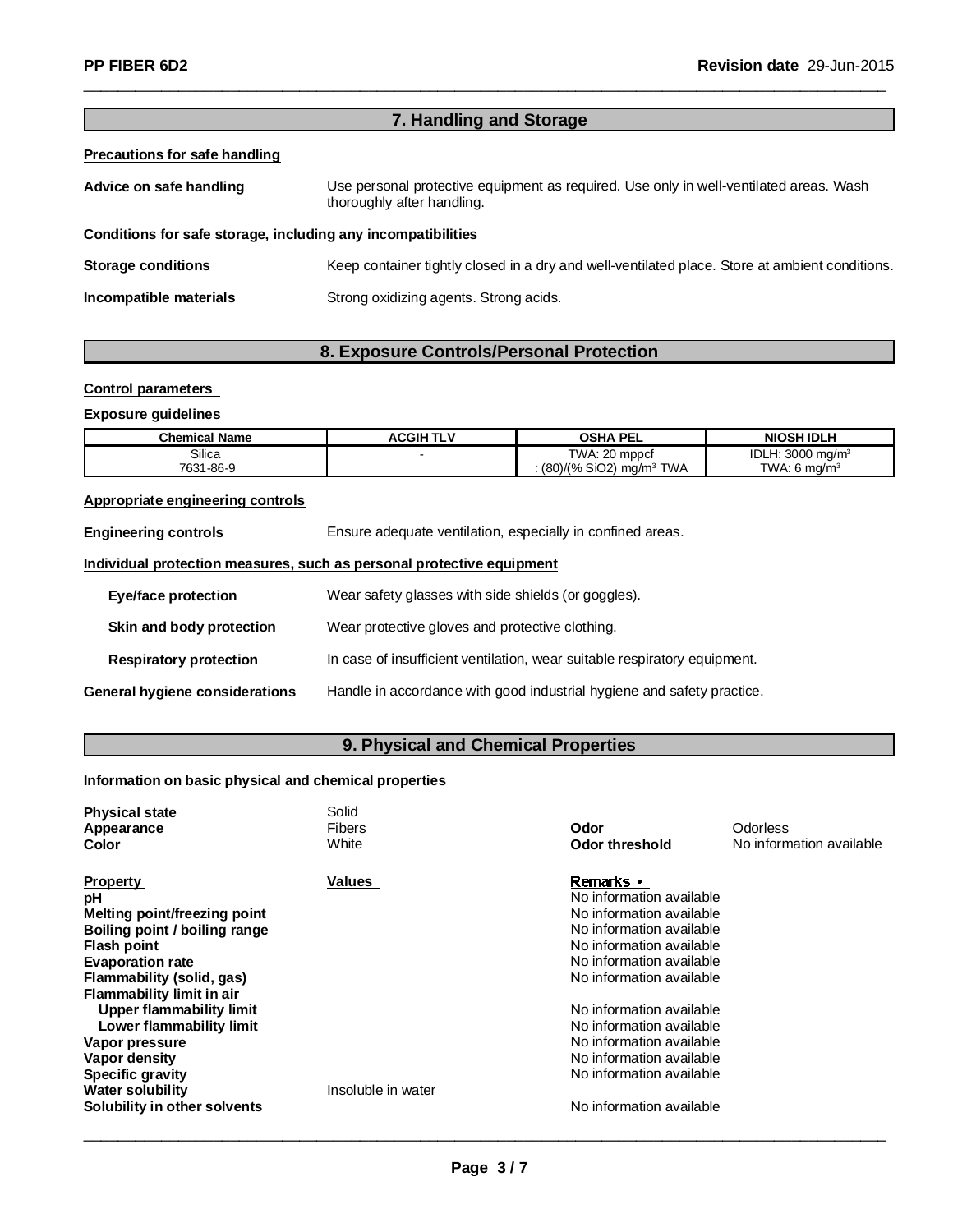**Partition coefficient Decomposition temperature**  $\qquad \qquad \qquad$  **No information available Kinematic viscosity Autoignition temperature Explosive properties Oxidizing properties**

**Other Information Softening point** No information available

**Molecular weight** No information available **VOC** content (%) No information available **Density Constitution Constitution Available**<br> **Bulk density Constitution Available No** information available **No information available** 

**Revision date** 29-Jun-2015

No information available No information available No information available **Dynamic viscosity** No information available No information available No information available

# **10. Stability and Reactivity**

\_\_\_\_\_\_\_\_\_\_\_\_\_\_\_\_\_\_\_\_\_\_\_\_\_\_\_\_\_\_\_\_\_\_\_\_\_\_\_\_\_\_\_\_\_\_\_\_\_\_\_\_\_\_\_\_\_\_\_\_\_\_\_\_\_\_\_\_\_\_\_\_\_\_\_\_\_\_\_\_\_\_\_\_\_\_\_\_\_\_\_\_\_

**Reactivity** No data available

**Chemical stability** Stable under normal conditions.

## **Possibility of hazardous reactions**

None under normal processing.

**Hazardous polymerization** Hazardous polymerization does not occur.

**Conditions to avoid** Temperatures above 350 °C.

#### **Incompatible materials**

Strong oxidizing agents. Strong acids.

## **Hazardous decomposition products**

None under normal use conditions.

## **11. Toxicological Information**

#### **Information on likely routes of exposure**

## **Product information**

| <b>Inhalation</b>   | No data available. |
|---------------------|--------------------|
| Eye contact         | No data available. |
| <b>Skin contact</b> | No data available. |
| Ingestion           | No data available. |

#### **Component information**

| <b>Chemical Name</b> | Oral LD50    | Dermal LD50  | <b>Inhalation LC50</b> |
|----------------------|--------------|--------------|------------------------|
| Silica               | Rat          | ∫ Rabbit     | Rat ) 1 h              |
| 7631-86-9            | ∙ 5000 mg/kg | 2000 mg/kg › | > 2.2 mg/L             |

## **Information on toxicological effects**

**Symptoms** No information available.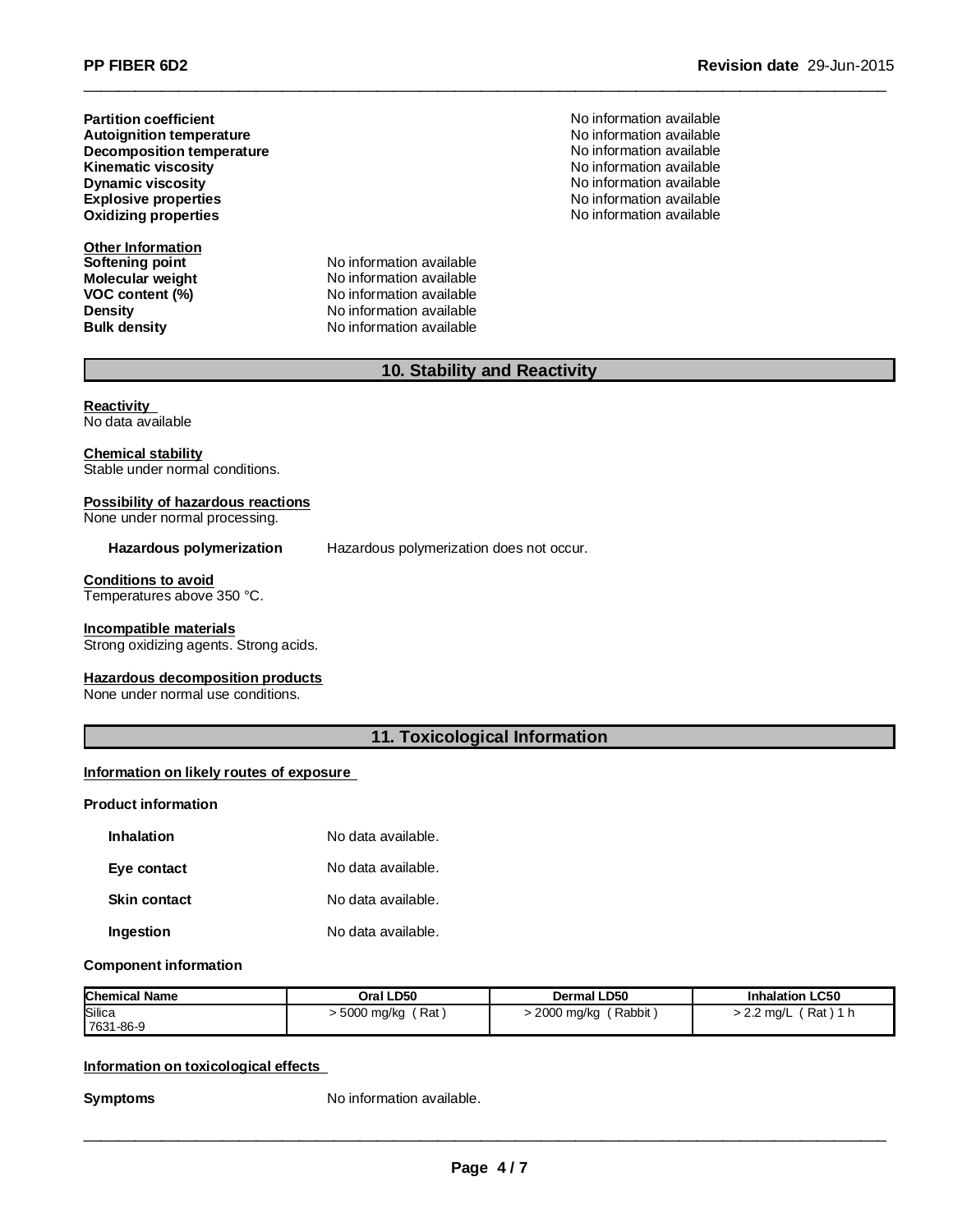#### **Delayed and immediate effects as well as chronic effects from short and long-term exposure**

| <b>Skin corrosion/irritation</b><br>Serious eye damage/eye irritation<br><b>Irritation</b><br><b>Corrosivity</b><br><b>Sensitization</b><br>Germ cell mutagenicity<br>Carcinogenicity | No information available.<br>No information available.<br>No information available.<br>No information available.<br>No information available.<br>No information available.<br>This product does not contain any carcinogens or potential carcinogens as listed by OSHA,<br>IARC or NTP. |
|---------------------------------------------------------------------------------------------------------------------------------------------------------------------------------------|-----------------------------------------------------------------------------------------------------------------------------------------------------------------------------------------------------------------------------------------------------------------------------------------|
| <b>Reproductive toxicity</b>                                                                                                                                                          | No information available.                                                                                                                                                                                                                                                               |
| STOT - single exposure                                                                                                                                                                | No information available.                                                                                                                                                                                                                                                               |
| STOT - repeated exposure                                                                                                                                                              | No information available.                                                                                                                                                                                                                                                               |
| <b>Aspiration hazard</b>                                                                                                                                                              | No information available.                                                                                                                                                                                                                                                               |

\_\_\_\_\_\_\_\_\_\_\_\_\_\_\_\_\_\_\_\_\_\_\_\_\_\_\_\_\_\_\_\_\_\_\_\_\_\_\_\_\_\_\_\_\_\_\_\_\_\_\_\_\_\_\_\_\_\_\_\_\_\_\_\_\_\_\_\_\_\_\_\_\_\_\_\_\_\_\_\_\_\_\_\_\_\_\_\_\_\_\_\_\_

# **12. Ecological Information**

## **Ecotoxicity**

| <b>Chemical Name</b> | Algae/aguatic plants  | Fish                          | <b>Toxicity to</b><br><b>Microorganisms</b> | Crustacea               |
|----------------------|-----------------------|-------------------------------|---------------------------------------------|-------------------------|
| Silica               | 440: 72 h             | 5000: 96 h Brachydanio reriol |                                             | 7600: 48 h Ceriodaphnia |
| 7631-86-9            | Pseudokirchneriella   | mg/L LC50 static              |                                             | dubia mg/L EC50         |
|                      | subcapitata mg/L EC50 |                               |                                             |                         |

#### **Persistence and degradability**

No information available.

#### **Bioaccumulation**

No information available.

**Other adverse effects** No information available

# **13. Disposal Considerations**

## **Waste treatment methods**

| <b>Disposal of wastes</b> | Disposal should be in accordance with applicable regional, national and local laws and<br>regulations. |
|---------------------------|--------------------------------------------------------------------------------------------------------|
| Contaminated packaging    | Disposal should be in accordance with applicable regional, national and local laws and<br>regulations. |

## **14. Transport Information**

| <b>DOT</b>  | Not regulated |
|-------------|---------------|
| ICAO (air)  | Not regulated |
| <b>IATA</b> | Not regulated |
| <b>IMDG</b> | Not regulated |
| <b>RID</b>  | Not regulated |
| ADR         | Not regulated |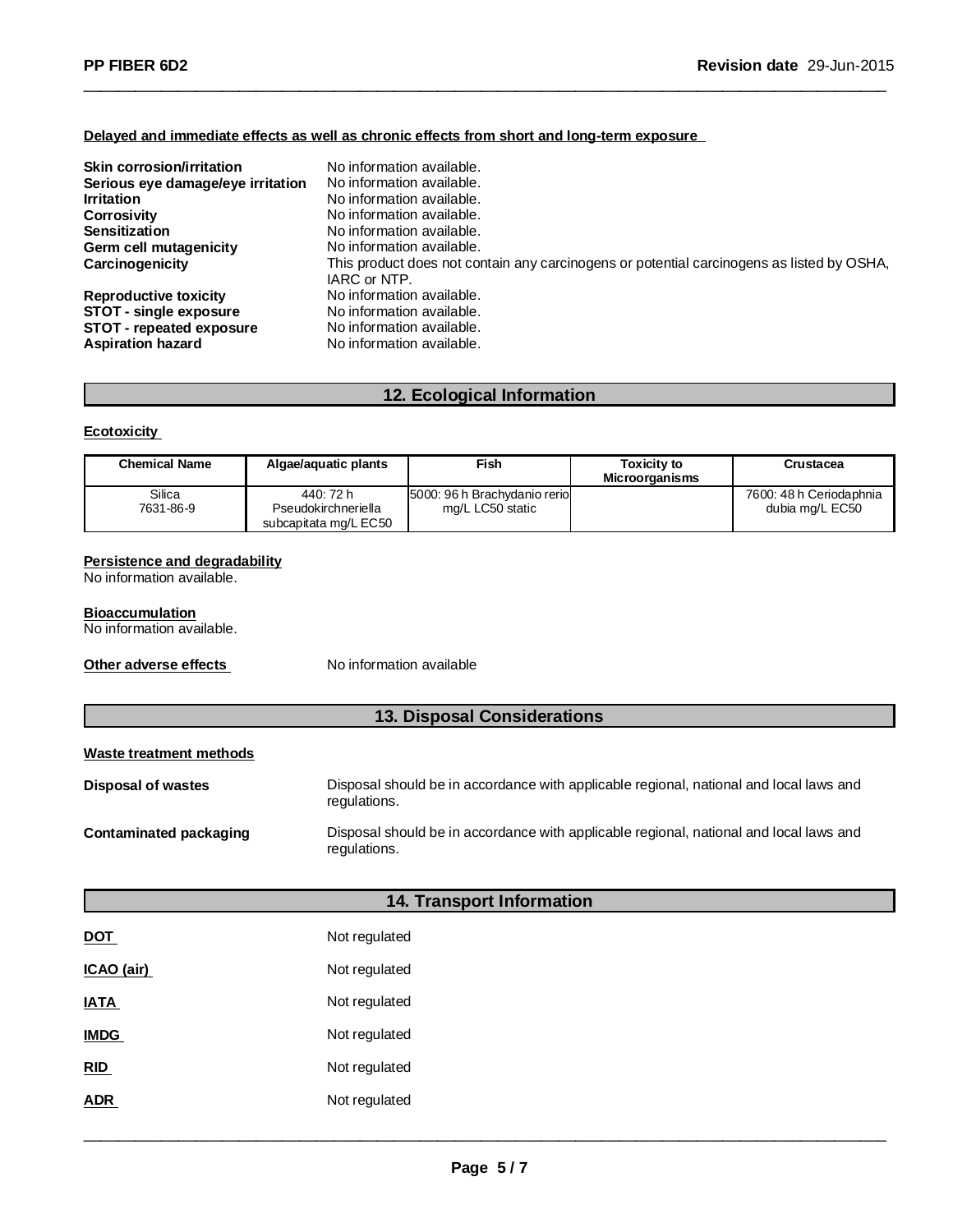# **15. Regulatory information**

\_\_\_\_\_\_\_\_\_\_\_\_\_\_\_\_\_\_\_\_\_\_\_\_\_\_\_\_\_\_\_\_\_\_\_\_\_\_\_\_\_\_\_\_\_\_\_\_\_\_\_\_\_\_\_\_\_\_\_\_\_\_\_\_\_\_\_\_\_\_\_\_\_\_\_\_\_\_\_\_\_\_\_\_\_\_\_\_\_\_\_\_\_

| <b>International inventories</b> |          |
|----------------------------------|----------|
| TSCA                             | Complies |
| <b>DSL/NDSL</b>                  | Complies |
| <b>EINECS/ELINCS</b>             | Complies |
| <b>ENCS</b>                      | Complies |
| <b>IECSC</b>                     | Complies |
| <b>KECL</b>                      | Complies |
| <b>PICCS</b>                     | Complies |
| <b>AICS</b>                      | Complies |
|                                  |          |

**Legend:**

**TSCA** - United States Toxic Substances Control Act Section 8(b) Inventory **DSL/NDSL** - Canadian Domestic Substances List/Non-Domestic Substances List **EINECS/ELINCS** - European Inventory of Existing Chemical Substances/European List of Notified Chemical Substances **ENCS** - Japan Existing and New Chemical Substances **IECSC** - China Inventory of Existing Chemical Substances **KECL** - Korean Existing and Evaluated Chemical Substances **PICCS** - Philippines Inventory of Chemicals and Chemical Substances

**AICS** - Australian Inventory of Chemical Substances

#### **US Federal Regulations**

## **SARA 313**

Section 313 of Title III of the Superfund Amendments and Reauthorization Act of 1986 (SARA). This product does not contain any chemicals which are subject to the reporting requirements of the Act and Title 40 of the Code of Federal Regulations, Part 372

#### **SARA 311/312 Hazard Categories**

| Acute Health Hazard               | N٥ |
|-----------------------------------|----|
| Chronic Health Hazard             | N٥ |
| Fire Hazard                       | Nο |
| Sudden release of pressure hazard | N٥ |
| <b>Reactive Hazard</b>            | N٥ |

#### **CWA (Clean Water Act)**

This product does not contain any substances regulated as pollutants pursuant to the Clean Water Act (40 CFR 122.21 and 40 CFR 122.42)

#### **CERCLA**

This material, as supplied, does not contain any substances regulated as hazardous substances under the Comprehensive Environmental Response Compensation and Liability Act (CERCLA) (40 CFR 302) or the Superfund Amendments and Reauthorization Act (SARA) (40 CFR 355). There may be specific reporting requirements at the local, regional, or state level pertaining to releases of this material

#### **US State Regulations**

#### **California Proposition 65**

This product does not contain any Proposition 65 chemicals

#### **U.S. State Right-to-Know Regulations**

This product does not contain any substances regulated by state right-to-know regulations